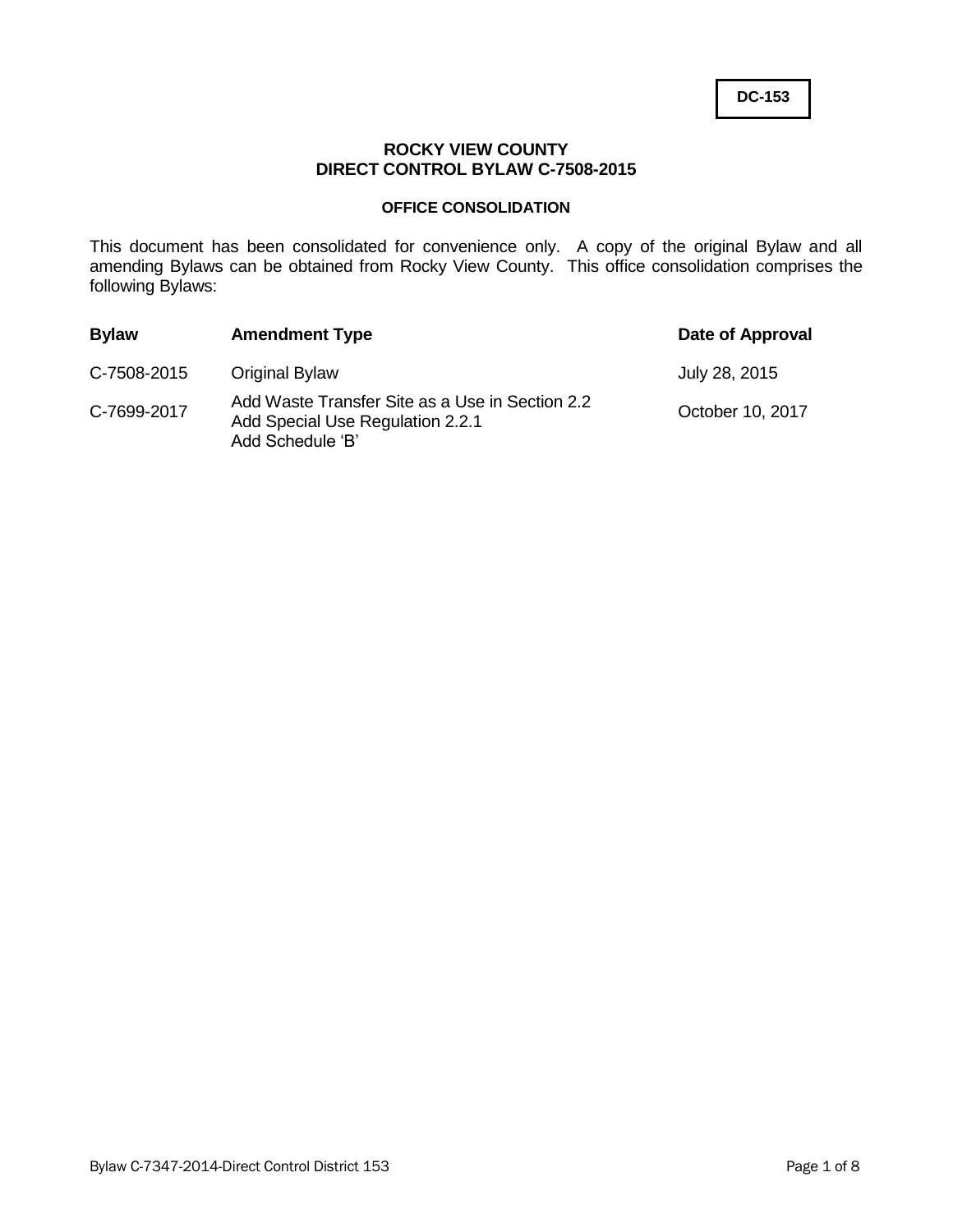

# BYLAW C-7508-2015

## **A Bylaw of Rocky View County to amend Land Use Bylaw C-4841-97.**

The Council of Rocky View County enacts as follows:

## **PART 1 – TITLE**

This Bylaw shall be known as Direct Control District Bylaw 153 (C-7508-2015).

#### **PART 2 – DEFINITIONS**

The Terms not defined in this Bylaw have the same meaning as defined in Section 8.0.0 of the Land Use Bylaw C-4841-97.

**'Spray Irrigation System'** – The Spray Irrigation System is composed of infrastructure and land. Prior to spray application, fully treated water is tested to ensure compliance with the Alberta Environment conditions of approval.

The infrastructure consists of pumping and controls at the stormwater and wastewater sources, the pipelines required to distribute the fully treated water and the discharge irrigation equipment required to apply the fully treated water to the ground.

The Cell B1 area may be irrigated with both stormwater and treated wastewater.

The Cell B2 area may be irrigated with stormwater.

The Cell A area may be irrigated with stormwater on landscaped areas located in the road Right-of- Way, the developed lots, the stormwater complex, and common areas.

**'Decommissioned Servicing Systems'** – The developer shall seek approval for decommissioning as required by the County and Alberta Environment. The developer will be responsible for decommissioning and site remediation in conformity with the conditions of approval by Alberta Environment.

In the event that servicing systems are not required in whole or in part at some point in the future, any land in whole or in part not required for the servicing systems may revert back to the developer.

**'Regional Wastewater Servicing System'** – The wastewater system consists of collection pipes, a treatment facility, and a storage lagoon. Emcor Business Park will dispose of treated wastewater through irrigation within Cell B1. Distribution lines for off-site lands will be provided to the property line.

Emcor Business Park will provide for treatment servicing for potential future off-site lands by sizing the treatment facility PUL appropriately to allow for expansion and constructing connection tie-in lines to the edge of the property. Off-site lands able to be serviced by the Regional Wastewater Servicing System would be determined by the County.

The collection system will be designed for Emcor Business Park, and may include off-site lands identified by the County. The treatment area will be designed for the needs of Emcor Business Park, and off-site lands identified by the County.

#### **PART 3 – EFFECT OF BYLAW**

**THAT** Part 5, Land Use Maps No. 33 and 33 NW of Bylaw C-4841-97 be amended by redesignating the NW & SW 32-23-28-W04M from Direct Control District 113 (Bylaw C-6370- 2006) to Direct Control District 153 (Bylaw C-7508-2015) as shown on the attached Schedule 'A' forming part of this Bylaw.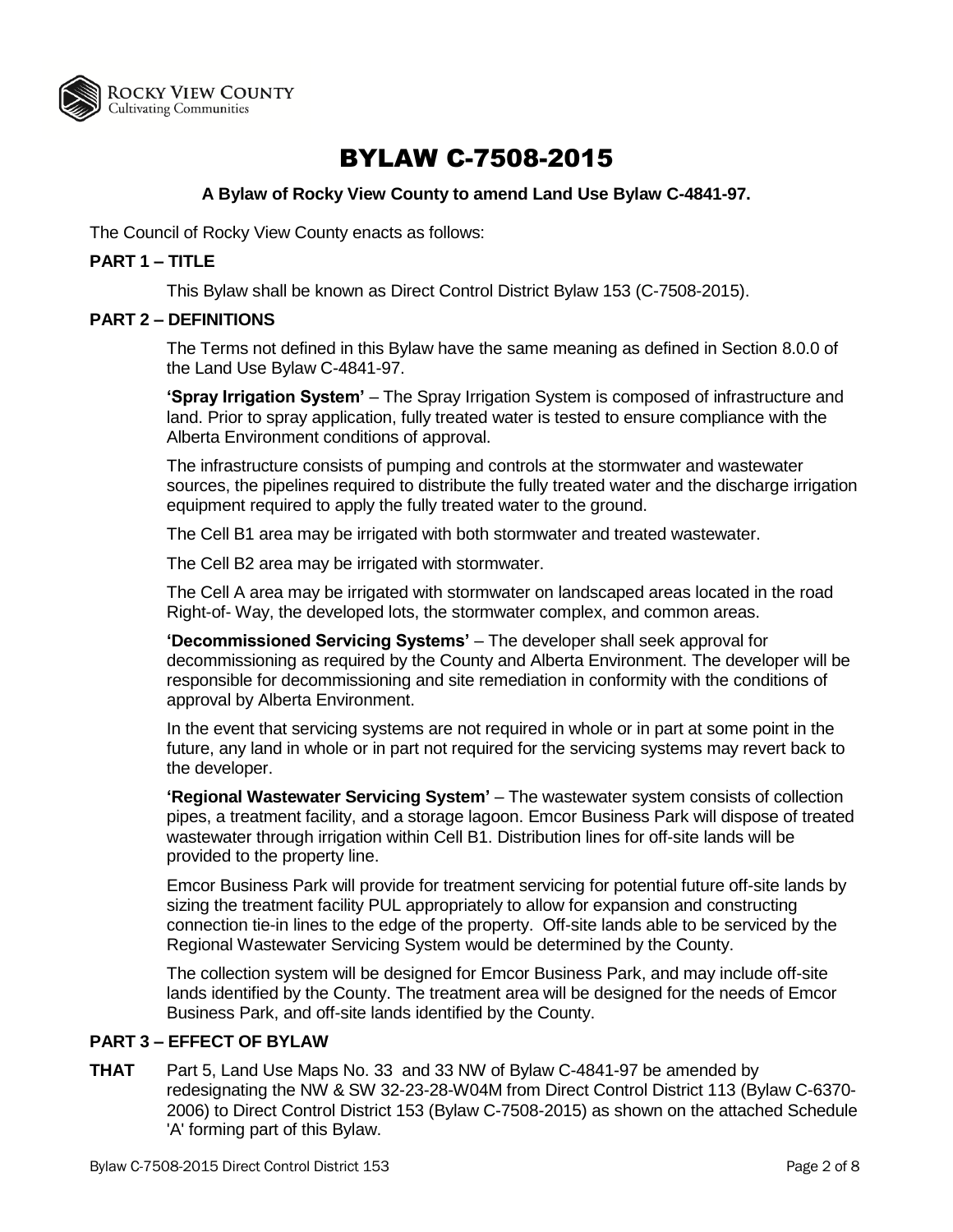

- **THAT** the NW & SW 32-23-28-W04M are hereby redesignated to Direct Control District 153 (Bylaw C-7508-2015) as shown on the attached Schedule 'A' forming part of this Bylaw.
- **THAT** the regulations of the Direct Control District comprise:
	- 1.0 General Regulations
	- 2.0 Land Use Regulations: Cell A
	- 3.0 Land Use Regulations: Cell B
	- 4.0 Development Regulations
	- 5.0 Subdivision Regulations

### **1.0 GENERAL REGULATIONS**

1.1 Emcor Business Park Purpose and Intent:

The purpose and intent of this Direct Control District is to regulate the development of an industrial commercial business park consisting of a range of general business, commercial, and industrial uses within the context of a fully serviced communal servicing system. The servicing strategy for the park will utilize an integrated communal system and will contain a potable water treatment facility, wastewater collection, and treatment facility, a central stormwater management facility, and a surface irrigation area for disposal of treated wastewater and treated stormwater.

- 1.2 For the purposes of this Bylaw, the Lands shall be notionally divided into Development Cell A and Cell B, the boundaries and descriptions of which shall be more or less as indicated in Schedule 'A', attached to and forming part of this Bylaw, except otherwise approved by Council. The size and shape of each Development Cell is approximate and will be more precisely determined by a Tentative Plan of Subdivision or Site Development Plan, in form and substance satisfactory to the County.
- 1.3 The General Regulations contained in this Section are applicable to the entire Development Area which includes all development cells.
- 1.4 Parts 1, 2, and 3 of the Land Use Bylaw C-4841-97 shall apply unless otherwise specified in this Bylaw.
- 1.5 The Development Authority shall consider and decide on applications for Development Permits for all uses listed by this Bylaw.
- 1.6 All uses including the expansion of uses approved by Development Permit, shall require a Development Permit.
- 1.7 In addition to the uses contemplated by Section 2.0 and 3.0 of this Bylaw, the following may be uses in all Development Cells:
	- a) Roads necessary for access and internal vehicular circulation; and
	- b) Utilities and facilities necessary to service the Development.
- 1.8 Both the Subdivision Authority and Development Authority may require the developer to enter into a Development Agreement to fulfill the development related regulations necessary to ensure all servicing, access, and technical items are implemented, as directed by this Direct Control Bylaw, the County's Servicing Standards, and the approved Emcor Business Park Conceptual Scheme, as amended.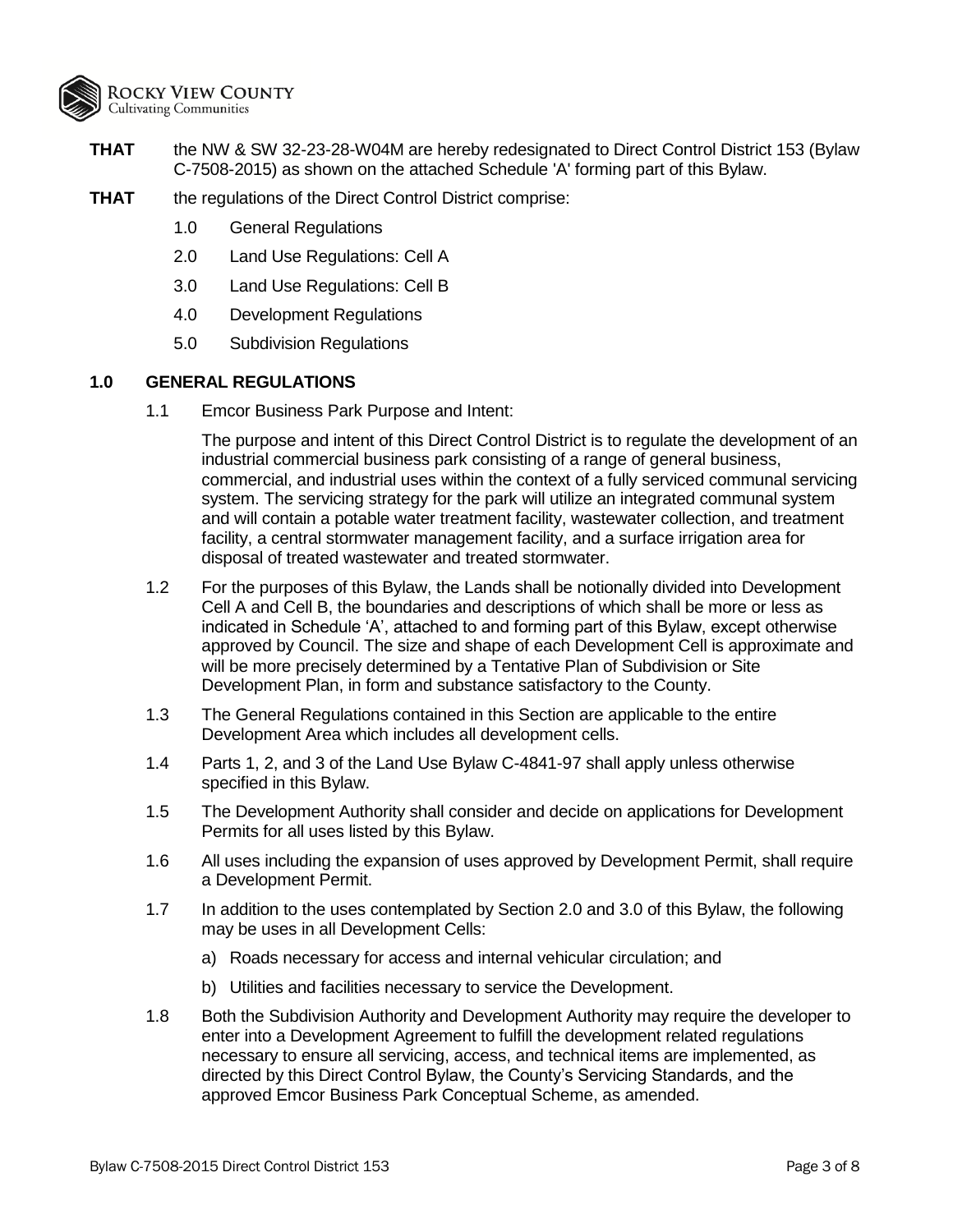

1.9 Either the Developer, a Lot Owners' Association, the County, subject to terms of the required Master Servicing Agreement, or a third party acceptable to the Municipality will be responsible for operation and maintaining all stormwater management features in accordance with the Stormwater Management Plan and Alberta Environment requirements.

## **2.0 LAND USE REGULATIONS CELL A**

2.1 Purpose and Intent Cell A

The purpose and intent of Cell A is to provide for the development of a business park consisting of a range of general business, commercial, and industrial uses as fully serviced lots within a communal servicing system. The site development is intended to include a mixture of parcel sizes, and will result in lot sizes no less than 0.50 hectares (1.23 acres) in size.

#### 2.2 Uses

*Accessory Buildings Accessory Use Agriculture, General Agricultural Support Services Animal Health Services, Inclusive Animal Health Services, small animal Athletic and Recreation Services Auctioneering Services Automotive, Equipment and Vehicle Services Commercial Communications Facilities (types A, B, C) Commercial Recreation Facilities Contractor General Contractor Limited Dealership/Rental Agency, Automotive Dealership/Rental Agency, Implement and Equipment Dealership/Rental Agency, Recreational Vehicle Drinking Establishment Extensive Agricultural Uses General Industry Type I General Industry Type II General Industry Type III Indoor and Outdoor Transhipment, Containerization, Storage of Materials, Goods or Products Industrial Business*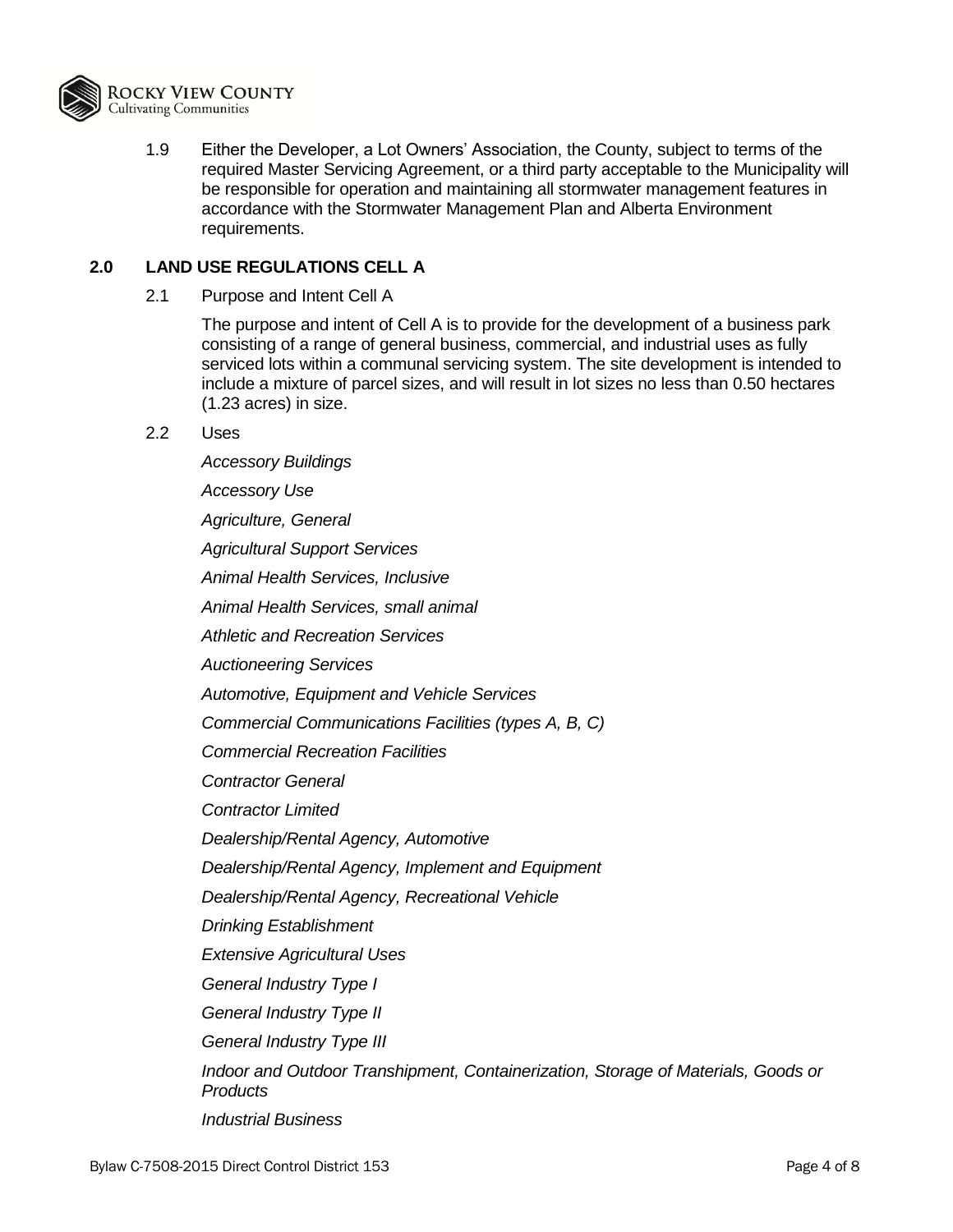

- *Light Manufacturing*
- *Mini-storage*

*Offices*

*Outdoor Display Area*

*Outdoor Storage, Truck Trailer*

*Outside Storage* 

*Parks and Open Space*

*Personal Service Businesses*

*Public Buildings, Uses, Utilities, and Services including spray irrigation systems designed to dispose treated effluent and stormwater.*

*Restaurants*

*Retail Store, Local*

*Retail Store, Regional* 

*Sales, Service and Rentals Ancillary to Foregoing Uses*

*Service Stations and Bulk Fuel Suppliers*

*Signs*

*Tractor Trailer Service Depot*

*Warehouse*

*Waste Transfer Site*

- 2.2.1 Special Use Regulations
	- (a) The use, "Waste Transfer Site," is only permitted on those lands as identified on Schedule 'B' attached to and forming part of this Bylaw.

## 2.3 Minimum Requirements

- 2.3.1 Front yard all roads 6.0 m.
- 2.3.2 Side yard all roads 6.0 m.
- 2.3.3 Rear yard all road 6.0 m.
- 2.3.4 Rear yard abutting residential property 30.0 m.
- 2.3.5 Side yard setback buildings 5.0 m.
- 2.3.6 Rear yard setback buildings 15.0 m
- 2.3.7 Rear yard setback buildings abutting rail spur 0.0 m.
- 2.3.8 Side yard setback buildings abutting rail spur 0.0 m.
- 2.3.9 Building setback facing 61 Avenue 30.0 m.
- 2.3.10 Building setback facing Garden Road 30.0 m.
- 2.4 Maximum Requirements
	- 2.4.1 Height of buildings: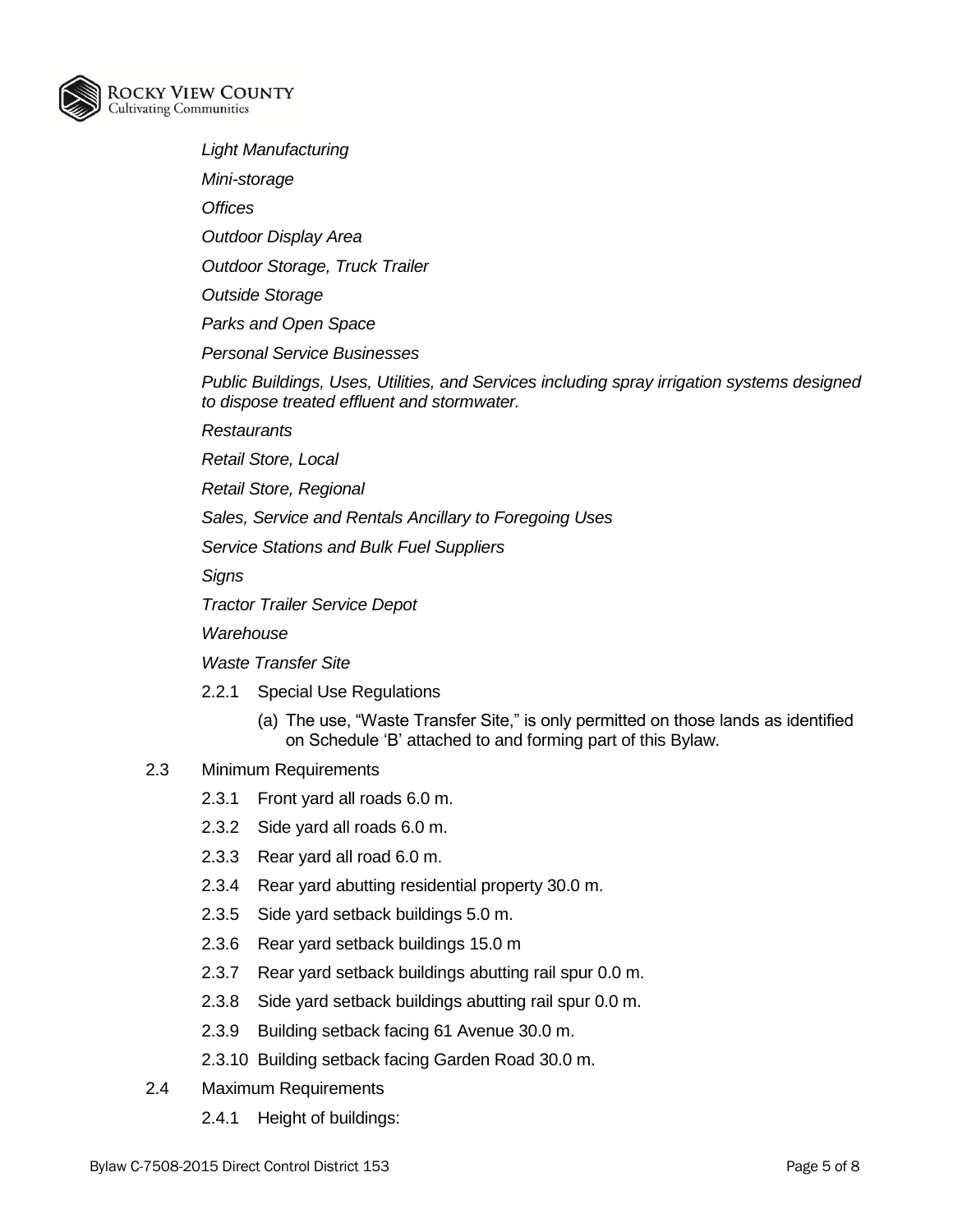

- a) Principal building 20.0 m.
- b) Accessory Buildings: 6.0 m.
- c) Height shall be measured from the average elevation of the finished ground level adjoining the exterior walls of a building to the highest point of a building.
- 2.4.2 Building Coverage: Principal and Accessory Buildings: 40% of the lot.
- 2.4.3 Maximum height of materials stored on site, including shipping containers: 6.0 m, or up to 9.14 m with appropriate landscaping as determined by the Development Authority.

#### **3.0 LAND USE REGULATIONS – CELL B**

3.1 Purpose and Intent Cell B

The primary purpose and intent of Cell B is for utility service use, for the disposal of treated wastewater and stormwater by irrigation and evaporation. Cell B is notionally divided into Cell B1 and Cell B2. The secondary use of Cell B is for development similar to Cell A. In the event that Alberta Environment and the County determines that land in Cell B1 or Cell B2 is not required in whole or in part for the utility service, the lands may accommodate new development in a manner similar to Cell A as required in Section 2.00 of this Bylaw, subject to Council approval of an amendment to both the Emcor Business Park Conceptual Scheme and this Direct Control Bylaw.

3.2 List of Uses

Utilities and services including spray irrigation systems designed to dispose treated effluent and stormwater.

*Agriculture, General*

- 3.3 Special Regulations Cell B
	- 3.3.1 Connection to Regional Wastewater Servicing Special Provisions

Upon the possible future development and connection to regional wastewater servicing infrastructure in the area, the land that is no longer required for utility purposes, and has been appropriately decommissioned in conformity with Alberta Environment approvals, may accommodate new development similar to Cell A as required in Section 2.0 of this Bylaw, subject to Council approval of an amendment to both the Emcor Business Park Conceptual Scheme and this Direct Control Bylaw.

3.3.2 Decommissioning

Upon the decommissioning of the utility service in whole or in part, the land that is no longer required for utility purposes, and has been appropriately decommissioned in conformity with Alberta Environment approvals, may accommodate new development similar to Cell A as required in Section 2.0 of this Bylaw, subject to Council approval of an amendment to both the Emcor Business Park Conceptual Scheme and this Direct Control Bylaw.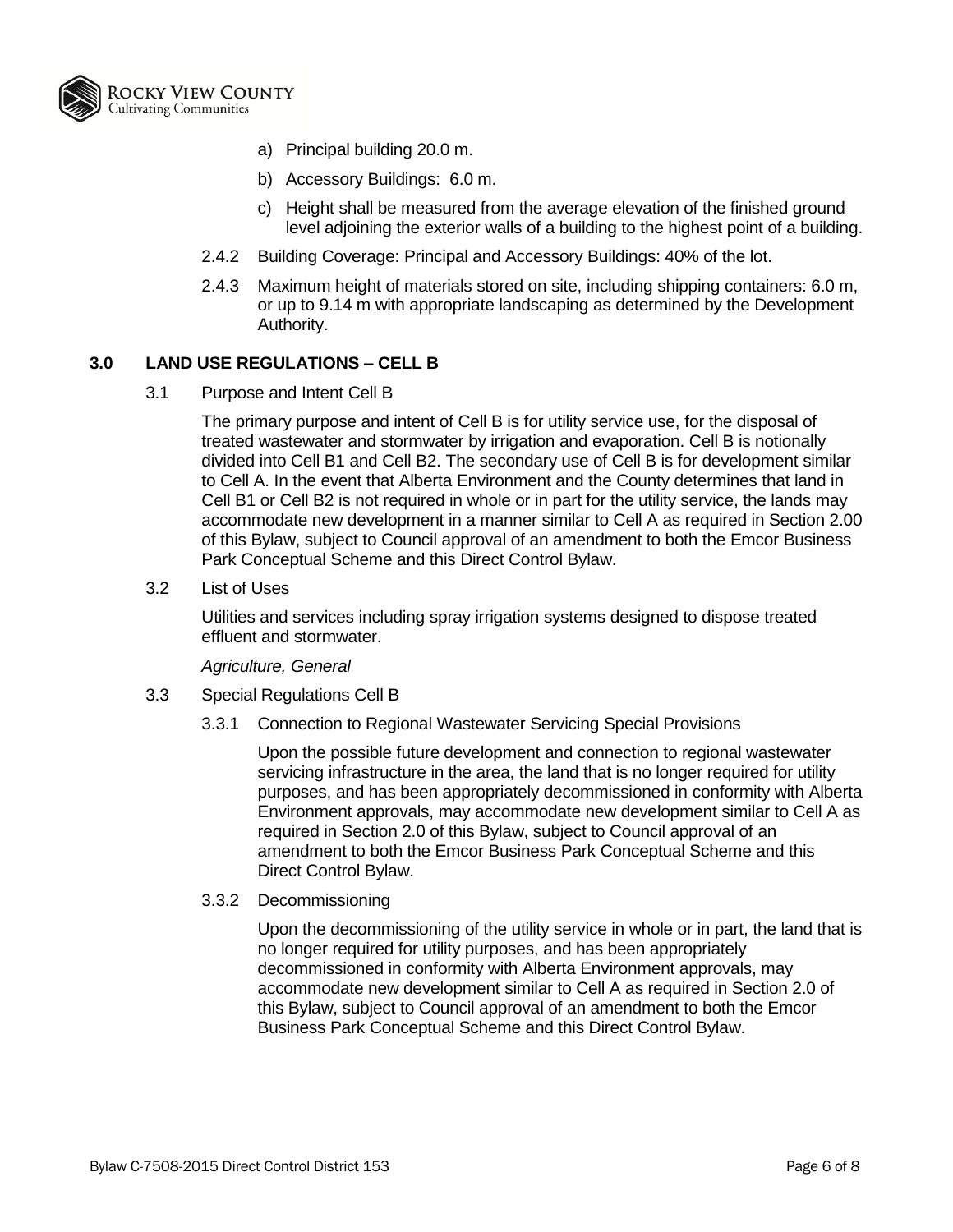

## **4.0 DEVELOPMENT REGULATIONS**

4.1 Stripping and Grading

The Development Authority may issue a Development Permit for stripping and grading, provided the Grading Plan includes the Erosion and Sediment Control Plan, and a Construction Management Plan and the Applicant/Owner has submitted securities to the County in the amount of \$5,000 per disturbed acre to the satisfaction of the County.

4.2 Interface Treatments with Residences

The minimum required yard setbacks facing residences shall be landscaped with trees and berms to reduce and screen the impacts to adjacent residences.

4.3 Lighting Plan

Exterior lighting should be designed to conserve energy and eliminate upward light. All development will be required to be dark sky compliant.

4.4 Landscaping Plan

Development applications shall include a Landscaping Plan prepared by a landscape architect. All landscaping shall be in accordance with the Landscaping section of the General Regulations in the Land Use Bylaw.

4.5 Building Treatments

The building facades facing Garden Road shall be finished in the same manner as the front of the building.

4.6 Performance Standards

The performance regulations as identified in Section 3.6 of the Emcor Business Park Conceptual Scheme shall apply.

4.7 Weed Control

All areas shall be subject to a Weed Control Program prepared by the Applicant/Owner in accordance with the Weed Control Act of Alberta and the County's Servicing Standards, and confirmed in a Development Permit or Development Agreement to the satisfaction of the County.

## **5.0 SUBDIVISION REGULATIONS**

- 5.1 Minimum Lot Size 1.23 acres.
- 5.2 Prior to final subdivision endorsement by the County, a Site Servicing Franchise Agreement shall be entered into that reflects the operational details of water and wastewater servicing. This Agreement shall include provisions related to:
	- a) Ownership of the water and wastewater treatment and management facilities.
	- b) Turnover strategy for facilities, infrastructure, and associated lands.
	- c) Franchise Agreement and franchised utility provider information.
	- d) Transition and transfer of water allocation(s) and associated water licenses required under this approval and conditions.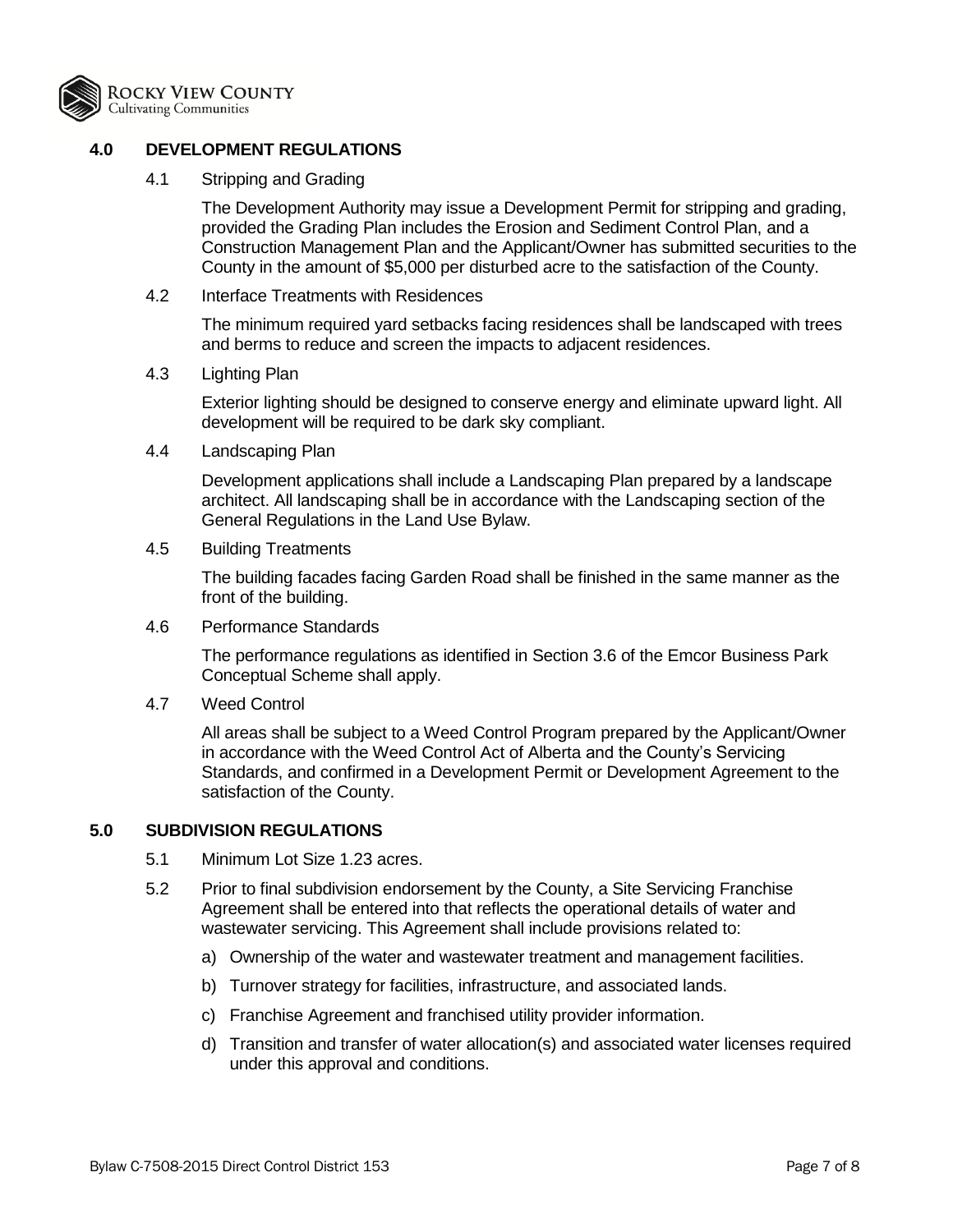

## **PART 4 – TRANSITIONAL**

Bylaw C-7508-2015 is passed when it receives third reading, and is signed by the Reeve/Deputy Reeve and the Municipal Clerk, as per Section 189 of the *Municipal Government Act*.

**Division:** 5

**File:** 03332002, 03332003 – PL20140133

\_\_\_\_\_\_\_\_\_\_\_\_\_\_\_\_\_\_\_\_\_\_\_\_\_\_\_\_\_\_\_\_\_\_

\_\_\_\_\_\_\_\_\_\_\_\_\_\_\_\_\_\_\_\_\_\_\_\_\_\_\_\_\_\_\_\_\_\_

\_\_\_\_\_\_\_\_\_\_\_\_\_\_\_\_\_\_\_\_\_\_\_\_\_\_\_\_\_\_\_\_\_\_

| PUBLIC HEARING WAS HELD IN COUNCIL this                   | day of | JULY | , 2015 |
|-----------------------------------------------------------|--------|------|--------|
| READ A FIRST TIME IN COUNCIL this                         | day of | JULY | . 2015 |
| READ A SECOND TIME IN COUNCIL this                        | day of | JULY | . 2015 |
| UNANIMOUS PERMISSION FOR THIRD READING<br>(if applicable) | day of | JULY | , 2015 |
| READ A THIRD TIME IN COUNCIL this                         | day of | JULY | . 2015 |

#### Reeve

CAO or Designate

Date Bylaw Signed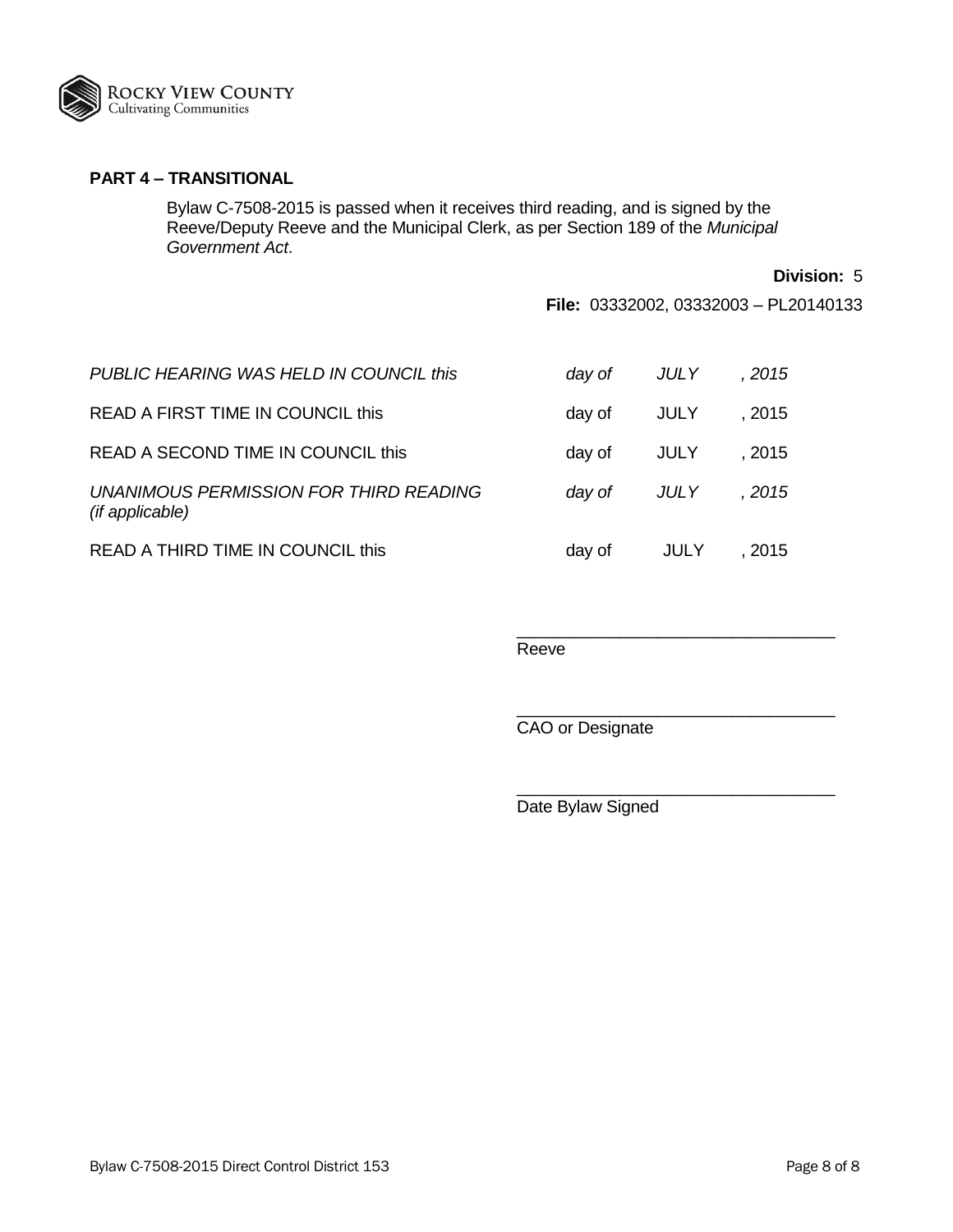# SCHEDULE 'A' FORMING PART OF BYLAW C-7508-2015